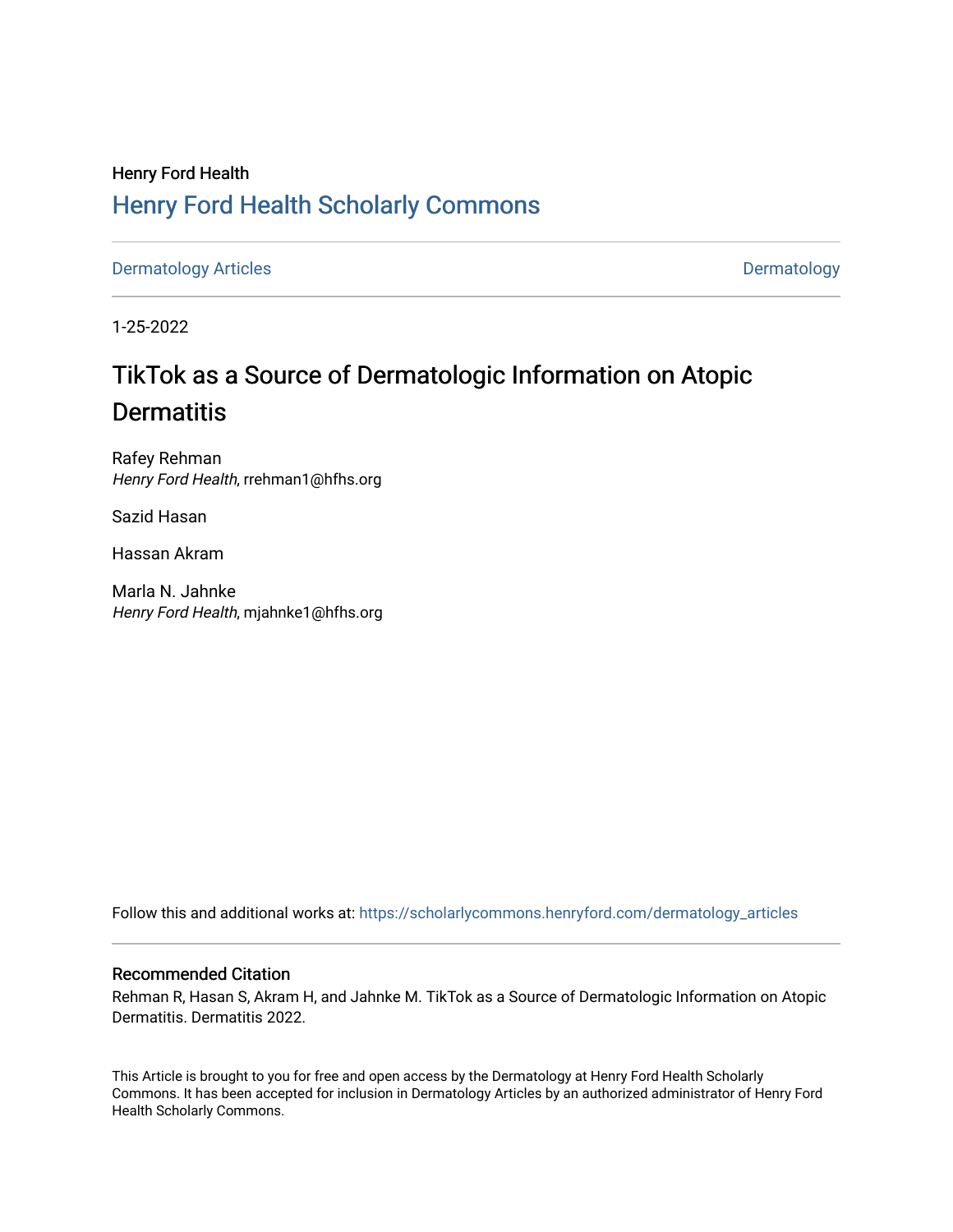## TikTok as a Source of Dermatologic Information on Atopic Dermatitis

### To the Editor:

Atopic dermatitis (AD) is one of the most common pediatric dermatologic diseases. Given the complexity of AD pathogenesis and therapies, patient education is essential to improve treatment adherence and address any misconceptions.<sup>1</sup> Videobased interventions may be used adjunctively with treatment and have a grade B level of evidence per the 2014 AD guidelines.<sup>1</sup> Interestingly, social media—especially TikTok, a video-based platform—is a popular way pediatric patients seek medical information.2 Nearly 65% of TikTok users in the United States are between the ages of 10 and 29 years, it is imperative to ensure that patients are learning accurate and useful AD content on TikTok.<sup>2,3</sup> Therefore, the purpose of this study was to analyze TikTok's most popular content on AD.

A TikTok search on June 1, 2021, using terms "#atopicdermatitis" and "#eczema," uncovered 136 videos, which were screened to identify our target of 100 videos. Duplicates, non-English, or unrelated AD videos were excluded. Video characteristics were recorded and content quality was determined by 2 independent reviewers using DISCERN, a tool which assesses the quality of consumer health information on a 1- (poor) through 5-point (excellent) scale using a 16-item questionnaire.4

Overall, the top videos on AD had an average of 557,793 views, a mean DISCERN score of 1.99, and high interrater

TABLE 1. Overview of AD Content on TikTok



reliability (Cohen  $\kappa > 0.75$ ; Table 1). The rising popularity of private companies relative to both physicians and nonphysicians highlights the impact of marketing in driving consumer engagement. The popularity of physician videos compared with nonphysician videos could indicate a desire for health information online. In addition, many TikTok videos discussed treatment strategies. The most recommended treatments were moisturizers ( $n = 44$ ), topical corticosteroids ( $n = 8$ ), topical calcineurin inhibitors  $(n = 1)$ , bathing and bathing practices  $(n = 4)$ , and phototherapy  $(n = 3)$ . Interestingly, the top 3 recommended treatments were all considered grade A, followed by grade B (phototherapy) and grade C (bathing practices) recommendations per the 2014 AD guidelines.<sup>5</sup>

Limitations include a small sample size and the possibility of missing related videos that were not tagged with the searched hashtags. DISCERN was initially designed to assess content quality of written materials and has not been validated for video content. Furthermore, DISCERN does not assess material accuracy. Lastly, the results may not be generalizable to different periods given the turnover rate of content on TikTok. Despite these limitations, this study provides key insights into AD content that patients are learning on TikTok given that pediatric patients may use TikTok as a surrogate or supplement for medical advice.

Physicians have the unique opportunity to disseminate reliable health information to a captive audience. Content creators can provide higher quality informative videos by providing AD guideline information and incorporating strength of treatment recommendations. In addition, they should stress the complex-

|                       | No. Videos (%) | <b>Mean No. Views</b> | Mean No. Likes | <b>Mean No. Comments</b> | <b>Mean DISCERN Scores</b> |
|-----------------------|----------------|-----------------------|----------------|--------------------------|----------------------------|
| Content creator       |                |                       |                |                          |                            |
| Nonphysician          | 60 (60)        | 614,289               | 66,519         | 574                      | 1.99                       |
| Physician             | 33 (33)        | 334,078               | 23,968         | 440                      | 2.29                       |
| Private company       | 7(7)           | 1,128,200             | 174,100        | 1626                     | 1.83                       |
| Sex                   |                |                       |                |                          |                            |
| Female                | 69 (69)        | 616.594               | 54,093         | 550                      | 1.97                       |
| Male                  | 31(31)         | 406,883               | 94,038         | 948                      | 2.18                       |
| Physician specialty   |                |                       |                |                          |                            |
| Dermatology           | 30(30)         | 340,192               | 23,011         | 455                      | 2.29                       |
| Plastic surgery       | 1(1)           | 267,900               | 36,900         | 156                      | 3.19                       |
| Video types           |                |                       |                |                          |                            |
| Personal experience   | 23(23)         | 415,827               | 49,432         | 439                      | 1.60                       |
| Educational content   | 11(11)         | 249.895               | 16.629         | 344                      | 2.18                       |
| Home remedies         | 16 (16)        | 394,281               | 44,502         | 522                      | 1.90                       |
| Treatment advertising | 50 (50)        | 724,390               | 77,090         | 747                      | 2.16                       |

Dr. Jahnke has served as a consultant for Sanofi. The remaining authors have no conflicts of interest to declare.

© 2022 American Contact Dermatitis Society. All Rights Reserved.

ity of AD, the risks and benefits of treatment, and the importance of consulting a dermatologist. Physicians should consider uploading strong educational content on AD on TikTok given